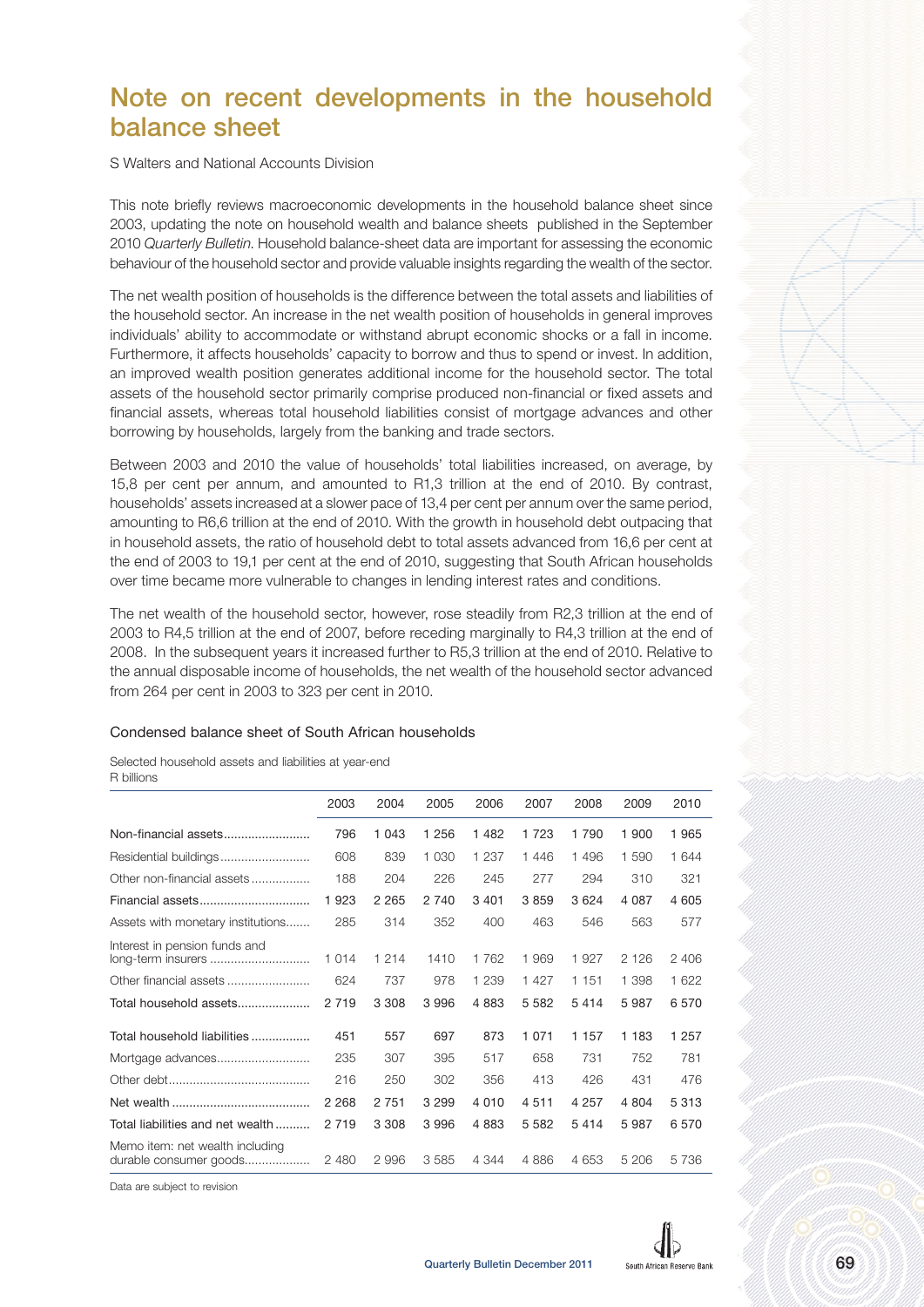Total household liabilities as a proportion of disposable income rose to record levels in 2007 and early 2008 due to a combination of favourable financial conditions and the buoyant housing market. The introduction of the National Credit Act in 2007 and the spill-over effect of the global financial crisis have, however, slowed the pace of debt accumulation in the period 2008 to 2010. As a result, average annual growth in mortgage advances moderated from 29 per cent during the period 2003 to 2007 to 3,4 per cent in the subsequent period from 2008 to 2010. Relative to total household debt, mortgage advances increased from 52,1 per cent at the end of 2003 to a high of 63,6 per cent at the end of 2009 before moderating to 62,1 per cent at the end of 2010. The market value of residential buildings relative to total outstanding mortgage debt decreased gradually from a recent high of 274 per cent at the end of 2004 to a still-firm 211 per cent at the end of 2010. This was an indication that home-owners, on average, had less home equity available to cushion their finances.



## Household debt as a percentage of gross domestic product and disposable income

Compared with the growth in mortgage debt, other household debt (which mainly comprises personal loans, credit card debt and instalment sale and leasing finance extended by banks and the trade sector) increased at a much slower average pace of 12 per cent per annum over the period 2003 to 2010. As a share of total household debt, other household debt consequently contracted from 47,9 per cent at the end of 2003 to 37,9 per cent at the end of 2010.

Mortgage debt as a percentage of household debt

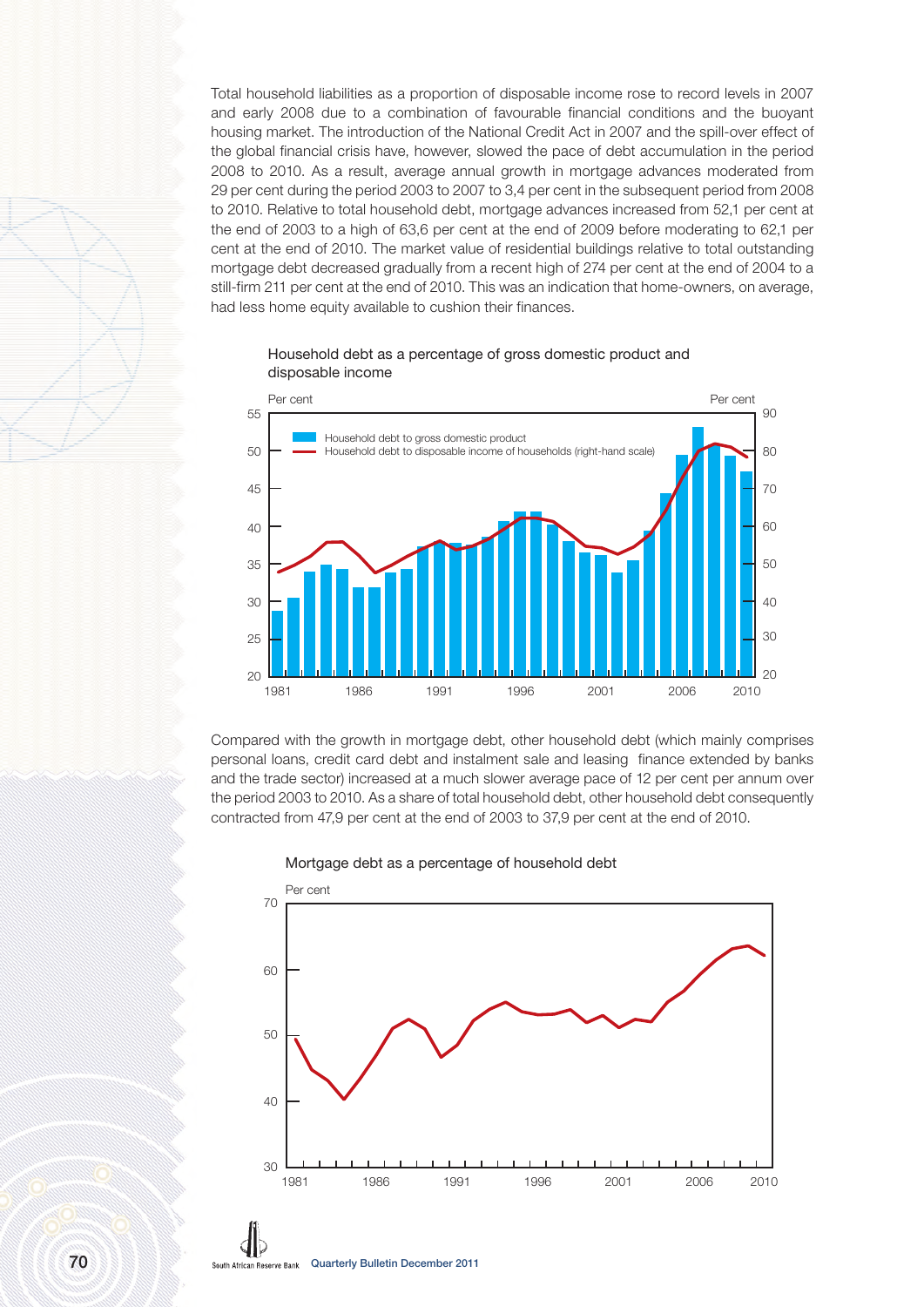The market value of financial assets owned by households, on average, accounted for about 69 per cent of total household assets between 2003 and 2010. These assets consist mainly of households' interest in pension funds and long-term insurers, shares and bonds, and deposits and investments with monetary institutions. Financial assets with monetary institutions expressed as a ratio of total financial assets declined marginally from 14,8 per cent at the end of 2003 to 12,5 per cent at the end of 2010, while the ratio of shares and bonds to total financial assets increased from 32,5 per cent to 35,2 per cent over the same period. Lower interest rates since the middle of 2008, alongside meaningful capital gains generated by shares and bonds prior to the global financial crisis, probably enticed households to invest in higher-yielding financial assets, including the more readily available retail bonds for smaller investors.

Relative to total household assets, the share of non-financial assets remained fairly stable over the period, fluctuating at around 30 per cent. Non-financial assets comprise residential and non-residential buildings, construction works, transport equipment, machinery and equipment, computers, inventories and orchards, that is, capital goods of the unincorporated business enterprises and non-profit institutions serving households. The sustained growth in the value of non-financial assets was recorded in the context of the prolonged upward phase in domestic economic activity from 1999 to 2007, buoyant property prices, firm employment gains and a concomitant increase in real disposable income of households.

Over the same period, the share of residential buildings in total household-sector assets advanced from a low of 16 per cent in 1996 to a recent high of 28 per cent in 2008 before declining somewhat to 25 per cent in 2010. At the end of 2010, investment in residential buildings constituted the second-largest asset class following households' interest in pension funds and long-term insurers. The firm increase in the share of residential buildings between 2003 and 2008 could be attributed to the significant additions to the housing stock and buoyancy of real-estate prices, indicative of the underlying strong demand for real estate during the upward phase of the business cycle and growth in the disposable income of households. However, the demand for residential buildings has receded since 2008, influenced in part by the subdued performance of house prices, persistent high debt levels, rising inflation which hampered households' finances, and the requirements of the National Credit Act.

While debt levels have increased notably since 2003, the net wealth of the household sector has also advanced, reflecting, inter alia, the appreciation in property prices, an increase in home ownership and buoyant conditions in equity markets over most of this period. The increase in the stock of household assets helped to cushion the household sector against negative financial shocks. As shown in the accompanying graph, the increase in households' mortgage debt was accompanied by gains in the net non-financial wealth of the household sector.



Net non-financial wealth and mortgage debt